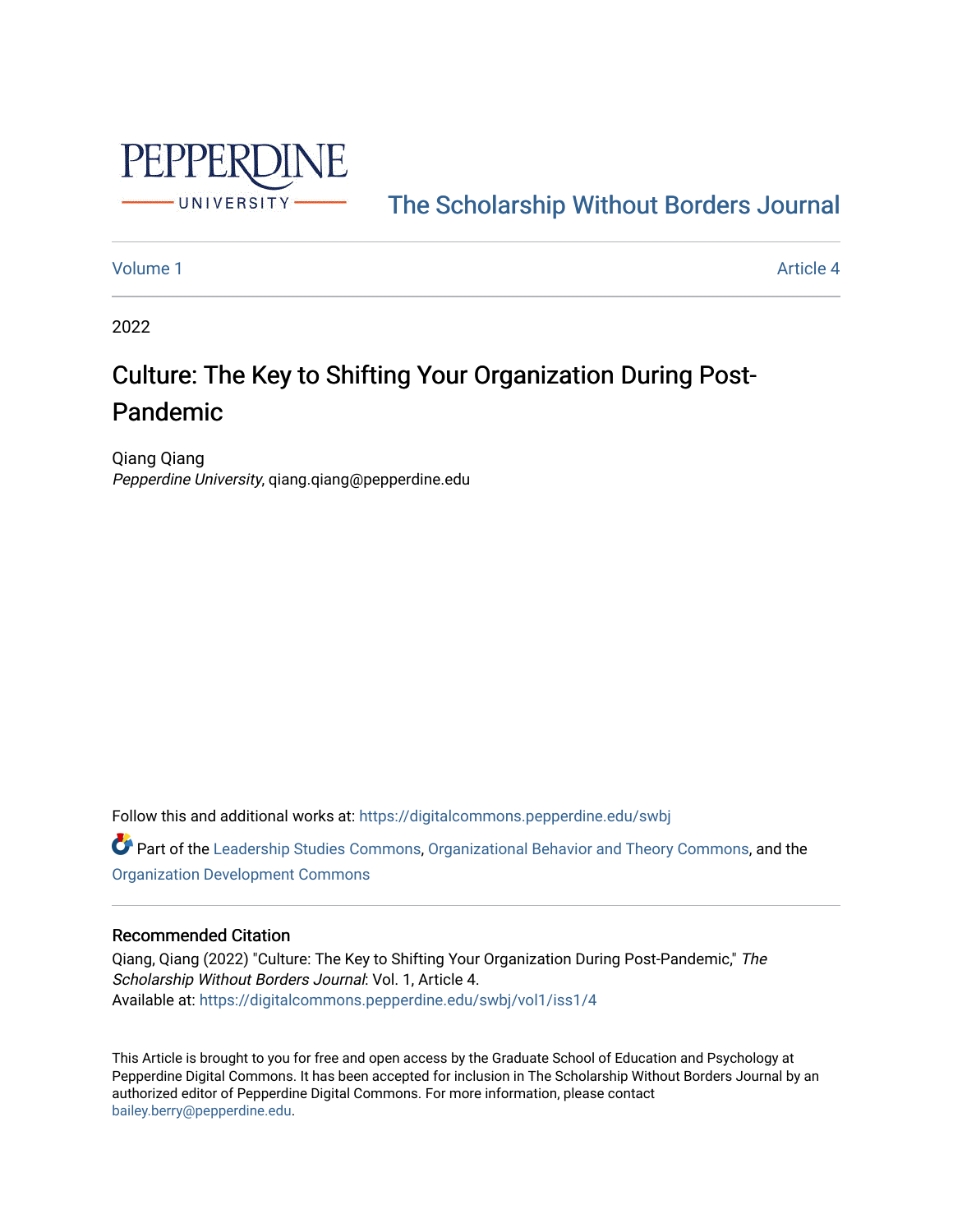# Culture: The Key to Shifting Your Organization During Post-Pandemic

# Cover Page Footnote

Correspondence concerning this article should be addressed to Hester Qiang, Graduate School of Education & Psychology, Pepperdine University, Malibu, CA, 90263, United States. Email: qiang.qiang@pepperdine.edu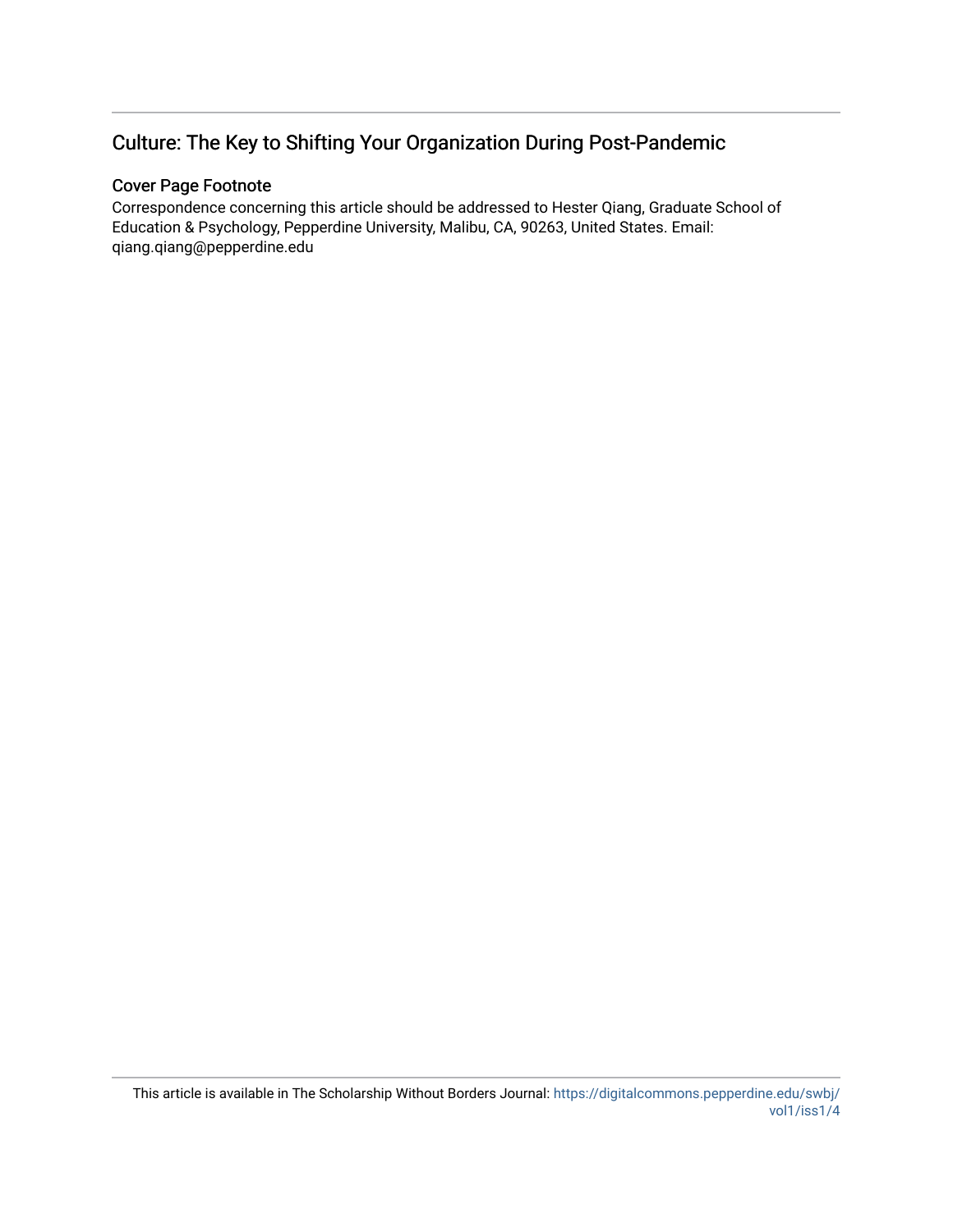#### **Culture: The Key to Shifting Your Organization During Post-Pandemic**

According to Schein (2016), culture forms the atmosphere of accumulated shared learning in a group. Culture can help the group to solve the problems from external adaption and internal integration. Moreover, when new members come to the group, culture leads them to learn how to be fit in the group. Sathe (1985) described culture is common understanding from members of a community. Joanne Martin (2002) summarized all the definitions of culture from other scholars. Almost every definition emphasizes that culture has two main characters: it forms in a group of people, and the organization's values need to be widely shared.

Having shared learning and value is the key to forming one's organizational culture. Shared learning is how the organization's members solve problems and communicate internally and externally. Moreover, it reveals the organization's beliefs, values, and norms it holds. When an organization has a clear culture, it can help newcomers fit into the organization more effectively.

It is imperative to understand where the concept of culture comes from, and whether culture creates a system, or if the system itself creates the culture within organizations. Culture can be a big concept when people talk about macro culture that exists before socio-system forms. It can be rooted in the natural and geographical environment. In other words, the macro culture is formed based on the ecosystem. For example, different eating cultures depend on the climate and plants in the different regions. As a result of having different eating cultures, people living in the different region can have totally diverse lifestyle and customs.

There is a force of interaction between system and culture, and they can affect each other in many ways. The formation of organizational culture depends on many factors. An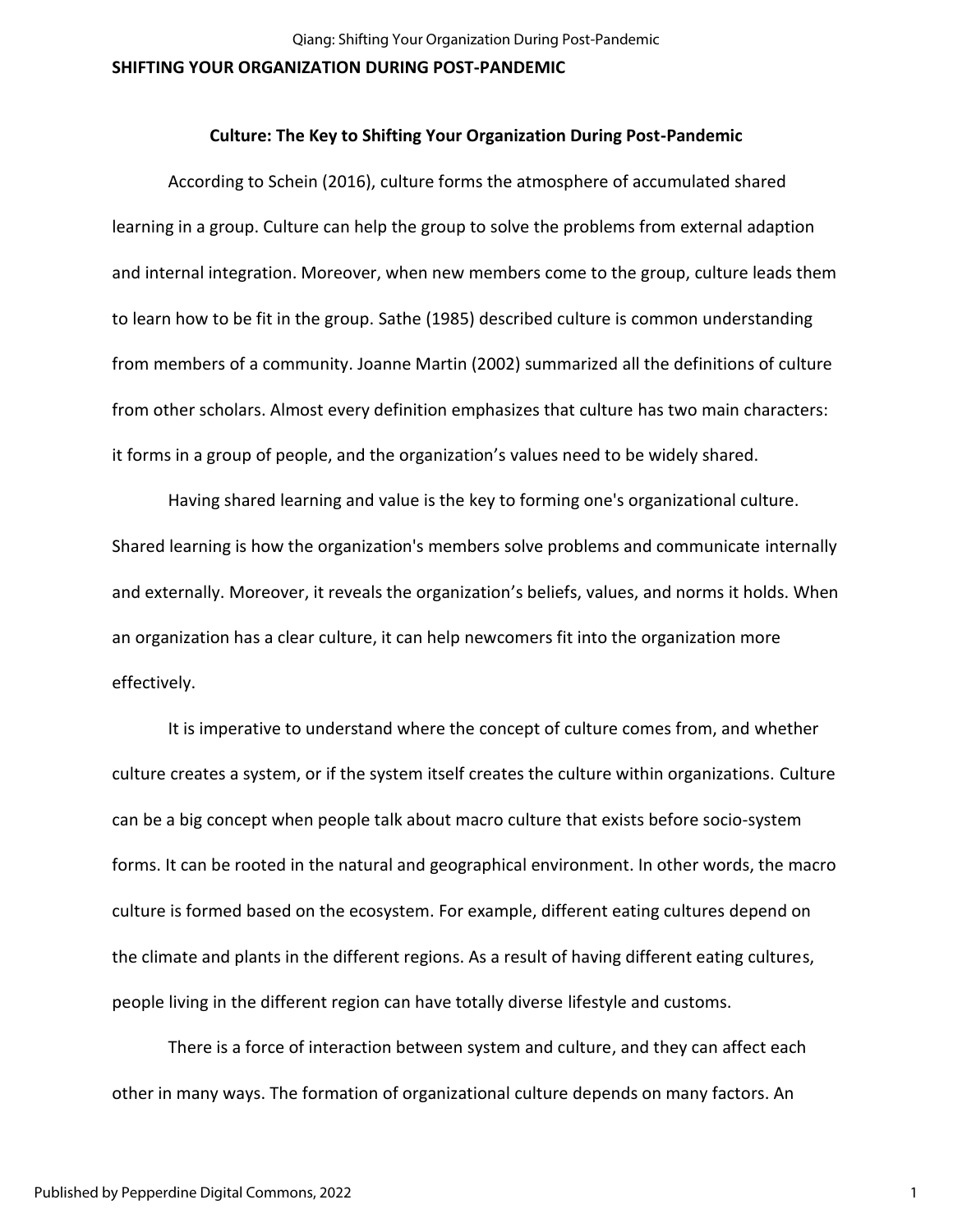organization is a dynamic system that receives external and internal influence (Muscalu, 2014). The elements from the external environment include technology, social, political, economic, legal, and intercultural, whereas the internal influence can be the social characteristics of its members, their values, and the business models (Schmieder-Ramirez, 2007). These factors can also affect one's organizational culture. Organizational culture itself contains seven essential characteristics: "innovation and risk-taking, attention to detail, outcome orientation, people orientation, team orientation, aggressiveness, and stability" (Robbins & Judge, 2013, p.465). As Organizational culture is related to many perspectives within an organization, it is not something we can set up immediately.

Culture is a vital component in one organization's structure. Organizational culture is a powerful force that can enhance the performance and behaviors in an organization (Chin et al., 2002). Culture and organization effectiveness has a strong and positive relationship. A strong culture can keep the organization more sustainable, even when the organization is under crisis. Moreover, organizational culture can affect an organization in different perspectives. It can influence the decision-making process, team process, communication, and the scope of how the organization sees itself in the future (Umezawa, 1994).

Below is a well-organized graph that illustrates an organization's development in the timeline from history, present, and future. In other words, an organization can be affected in various ways, including history (what happened in the system and within the organization before), present (what is happening now inside and outside of the organization), and future (what the organization is hoping to happen in the future). For example, COVID-19 is a current event that affects the organization, and it will eventually become a part of history. Also, COVID-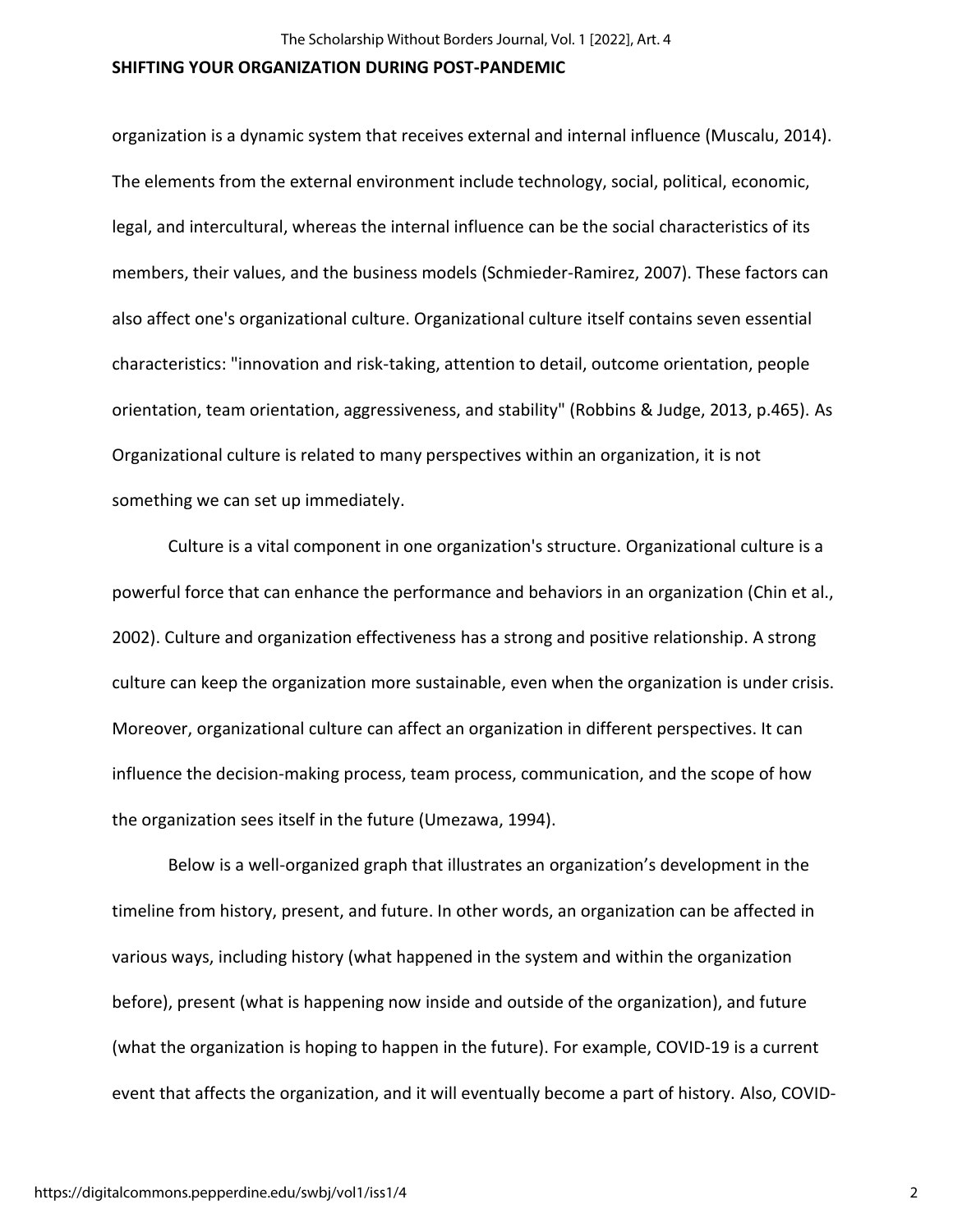19 can change how organization sees itself in the future. Therefore, creating a right culture is one of the key factors to create effective and positive outcomes in an organization. Moreover, culture is not unchangeable. It should shift accordingly to help organizations to thrive even under crisis.

# **Figure 1**

*Relationship of corporate culture and organizational effectiveness*



Organizational culture can not only create an impact within an organization, but it can also make the relationships different between the organization and its stakeholders and partners. Soft power is a term that is often used in the political world. In politics, soft power is how countries shape their preferences of how to engage with others from an international relations perspective. Soft power is not just an ability of persuasion, it is an ability to attract and lead others (Nye, 2009).

There are many ways to build soft power, and one of the ways to show soft power is through culture. Soft power also happens in business context. In an organization, soft power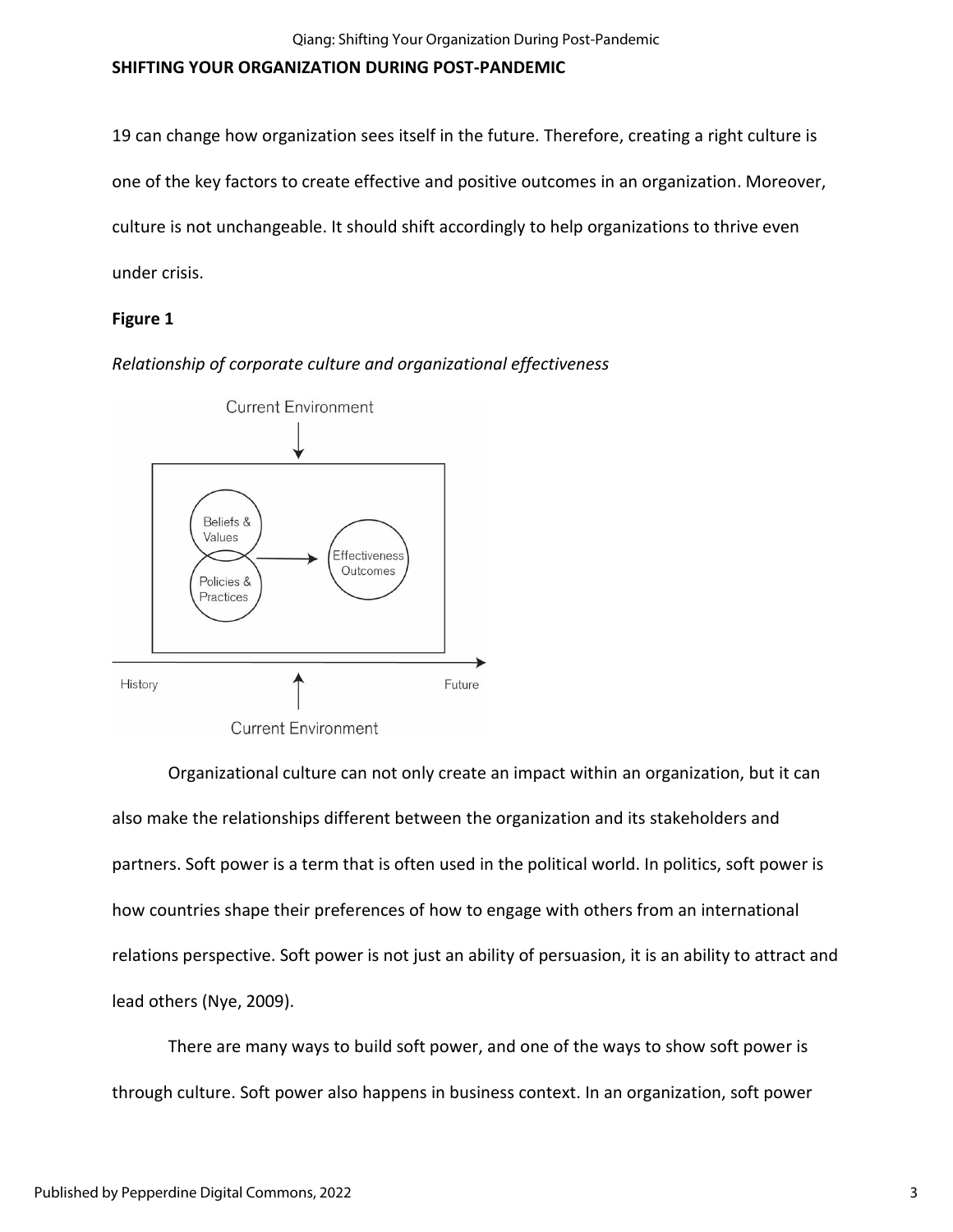can be the power that creates organization's impact and attractions to its board, the stakeholders, and the public. Undoubtedly, a solid organizational culture brings a strong soft power for the organizations.

### **Culture Changes During the Pandemic**

Whether an organization accepts it or not, culture changes are happening in the world. According to recent research, there are three types of transformation that affected organizations during the pandemic. The first one is the adoption of digital technology. When people talk about the most significant change in life, it is how our lifestyle depends on digital technologies. Due to the lockdown, people were forced to stay at home for work. Organizations had to take initiatives of implementing hardware and software to support virtual workplaces. The challenge of adopting new technologies for work at home is inevitable (Dey et al., 2020). For example, the IT department was extremely hard to offer technology support when employees are not in the office.

The second transformation is the development of new business models. This might be a painful process for traditional industry, but it can also be an opportunity to grow business. Many companies can still be able to gain advantages and grow their business during severe crises and downturns (Jacobides & Reeves, 2020). There is no doubt that COVID-19 pushed organizations to adjust their old habits and develop new business models. However, it is also good timing for organizations to reassess themselves and understand their situation.

The last transformation is the implementation of new ways of working. The most obvious change of ways of working is that people began working from home. According to a report by McKinsey (2021), 80% of people expressed that they enjoyed working from home,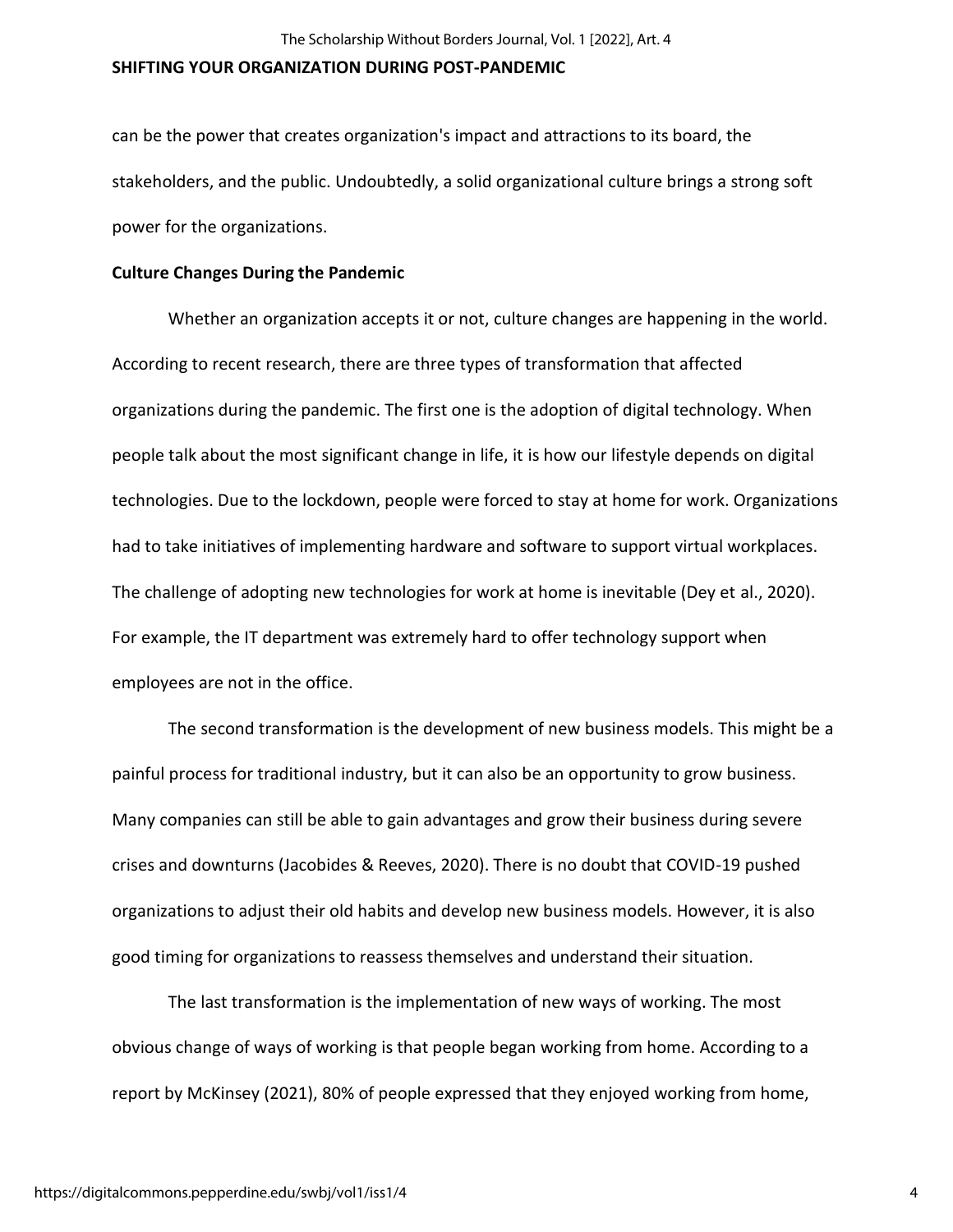and 40% of people mentioned that they became more productive. Working from home is not a temporary substitute of working style, it has become a permanent change for many companies.

Overall, based on all these changes in the environment, organizations should start to think about how to adjust their organizational cultures during the post-pandemic. As discussed earlier, environment changes can greatly impact organizational culture. The pandemic of COVID-19 has been bringing countless changes in all kinds of systems. Furthermore, the changes caused by the pandemic will continue happening in the next three to five years. According to research conducted by Brown et al. (2021), there are several cultural attributes that changed in organizations during pandemics. Flexible, transparent, supportive, decisive, and confronting conflict are five attributes that were emphasized during the pandemic. In contrast, customer orientation, individualism, detail-oriented, result-oriented, and collaborative were deemphasized during the pandemic. Organizational culture was forced to shift in different ways, that leadership team in the organization cannot afford to overlook.

#### **Table 1**

|                | <b>Culture attributes emphasized during</b> | <b>Culture attributes de-emphasized during</b> |
|----------------|---------------------------------------------|------------------------------------------------|
|                | <b>COVID-19 (Change in Ranking)</b>         | <b>COVID-19 (Change in Ranking)</b>            |
| 1              | Flexible                                    | Collaborative                                  |
| $\overline{2}$ | Transparent                                 | <b>Result Oriented</b>                         |
| 3              | Supportive                                  | <b>Detail Oriented</b>                         |
| 4              | <b>Decisive</b>                             | Individualistic                                |

*Cultural Attributes that became more and less prominent during COVID-19*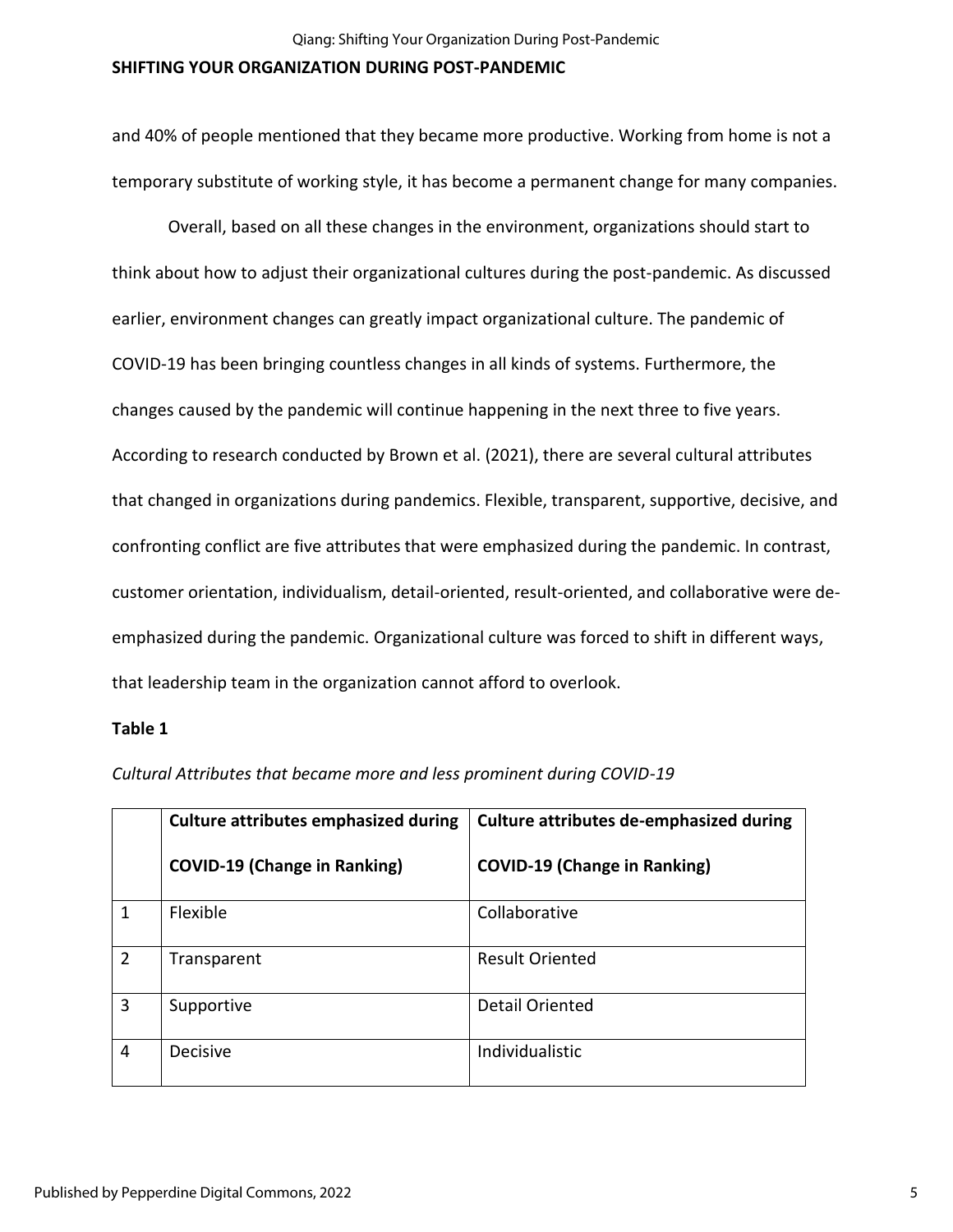| <b>Culture attributes emphasized during</b> | Culture attributes de-emphasized during |
|---------------------------------------------|-----------------------------------------|
| <b>COVID-19 (Change in Ranking)</b>         | <b>COVID-19 (Change in Ranking)</b>     |
| <b>Confronting Culture</b>                  | <b>Customer Oriented</b>                |

 One of the reasons why cultural attributes changed this way is digital culture revealed during the pandemic. The work-from-home working mode creates more flexibilities in how people work. Moreover, members in the organization need to have more supportive and transparent communication than ever. People work and communicate through online platforms, and when they meet in person, they still need to wear masks to cover their faces, which limits the facial expressions during communications. Therefore, effective communications need to be more directive, supportive, and transparent to avoid misunderstanding.

## **Three Recommendations Suggested for Cultural Change in Organizations**

There are three recommendations that can help an organization to make cultural changes. The first recommendation is to assess if the organization's framework is ready to adopt some changes. Worley (2010) developed the model of agility, which demonstrates what components are in an agile organization and how these components lead the organization to be more agile. Robust strategy, adaptable organization design, and leadership are three fundamental elements to create an agility framework. Once the organization builds a foundation based on these three elements, the organization will have value-creating capabilities and keep having sustainable performance.

## **Figure 3**

*A Model of Agility and Performance*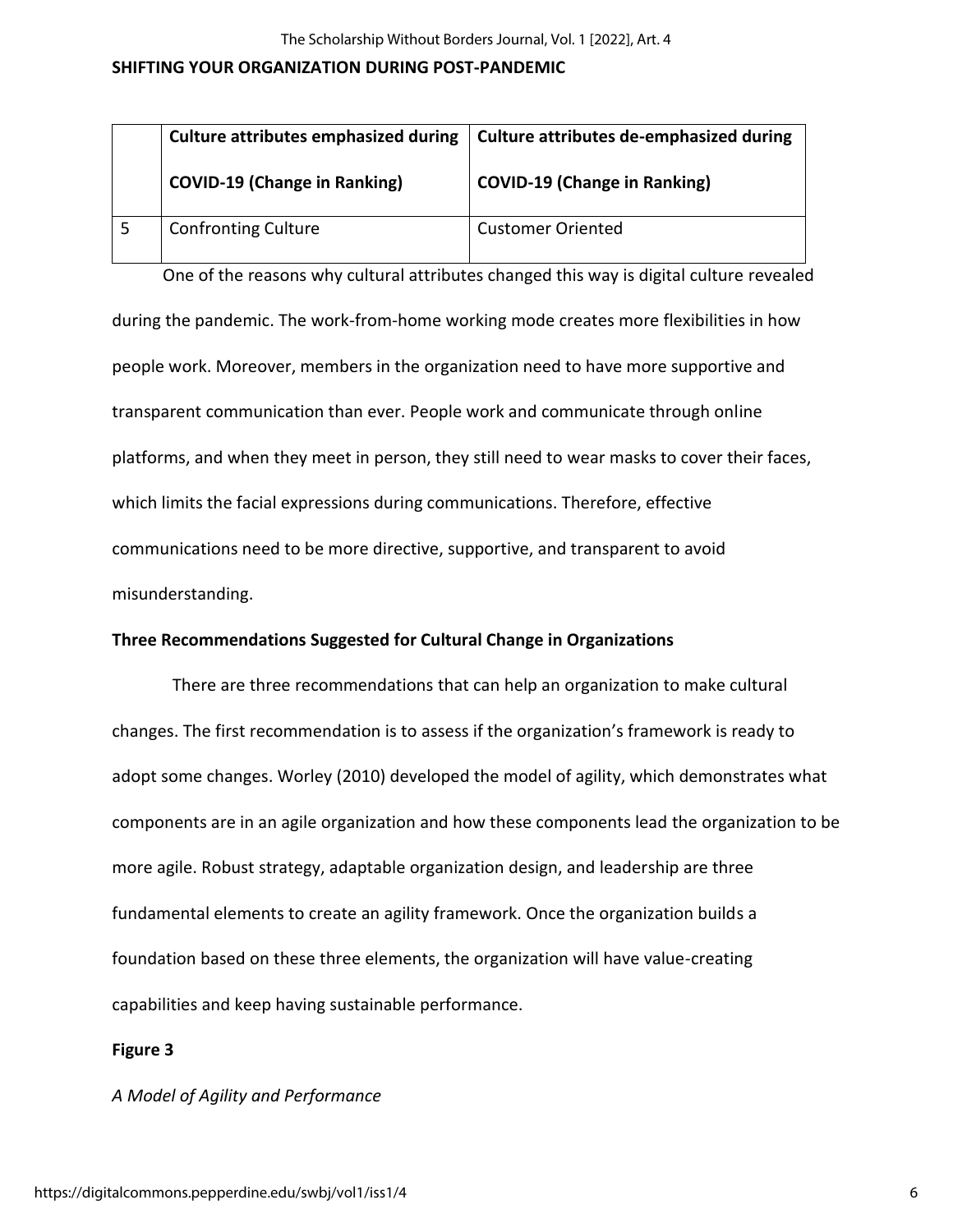

An agile organization allows people to make changes easier than other types of organization. Under the pressures from internal and external, an agile organization can adapt and adjust quickly to the changes. The adaptable frameworks support the organization to have flexible intents and make the implementations quickly. Unlike traditional organization, an agile organization is highly future-focused. Traditional organization relies on more stable structures to be efficient and grow, whereas agile organization thrives through challenges and changes. An agile organization focuses on what can be improved in the future instead of asking what we do well currently. The motivation of developing the organization is to look forward and see what will happen in the future. Flexibility is another important characteristic of an agile organization. Agile organization embraces changes and crises. Obviously, under the post-pandemic circumstances, an agile organization can shift quickly and smoothly.

Second recommendation is to choose right change models and frameworks. Change is not always easy for an organization because it can be opportunities or threats depending on the changing process. If organizations want to have a comprehensive transformation, a deep understanding of every facet of the organization will be needed, including people, process,

7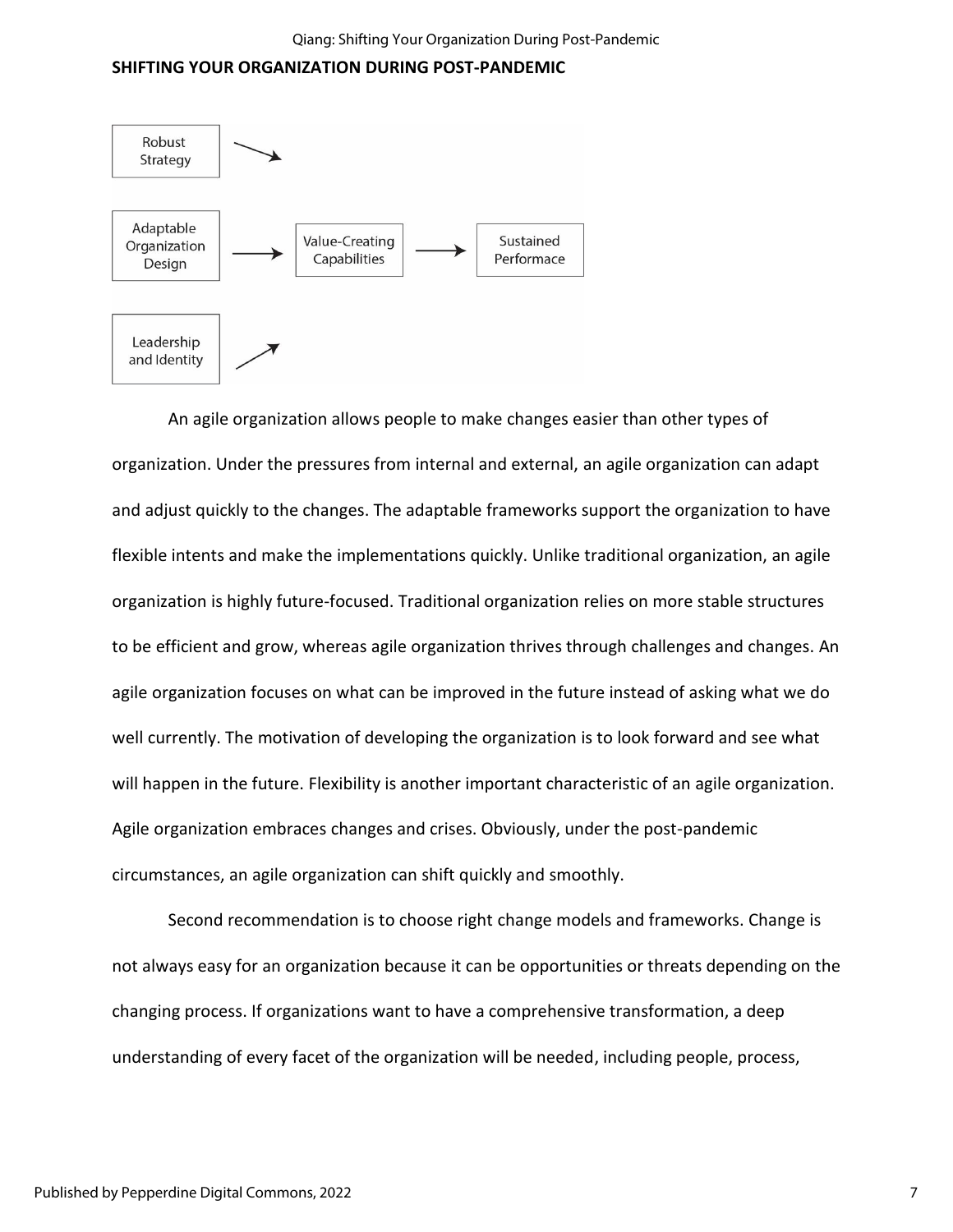strategy, structure, and technology (Brosseau et al., 2019). Therefore, choosing the right frameworks to manage the changing process is the key.

Any change model can possibly be applied to make cultural changes. Organizations can consider using two change models to guide the change process: Lewin's 3-stage change model (1947) and the MCR framework of managing culture changes (2002). As shown below, Lewin's model can be applied to guide the whole changing process, and the MCR framework can be used in the second stage of Lewin's model to make actual changes.

## **Figure 4**



*Lewin's 3-stage change model and MCR framework of managing culture changes*

Lewin's change model includes three stages: unfreeze, change, and refreeze. The unfreeze stage is the process to understand why the organization needs change and what needs to change. This is a phase in which organizations can deeply understand the urgency of making changes, their current situation, and their positions in the environment. As discussed previously, COVID-19 has created the urgency of organizational changes. The environment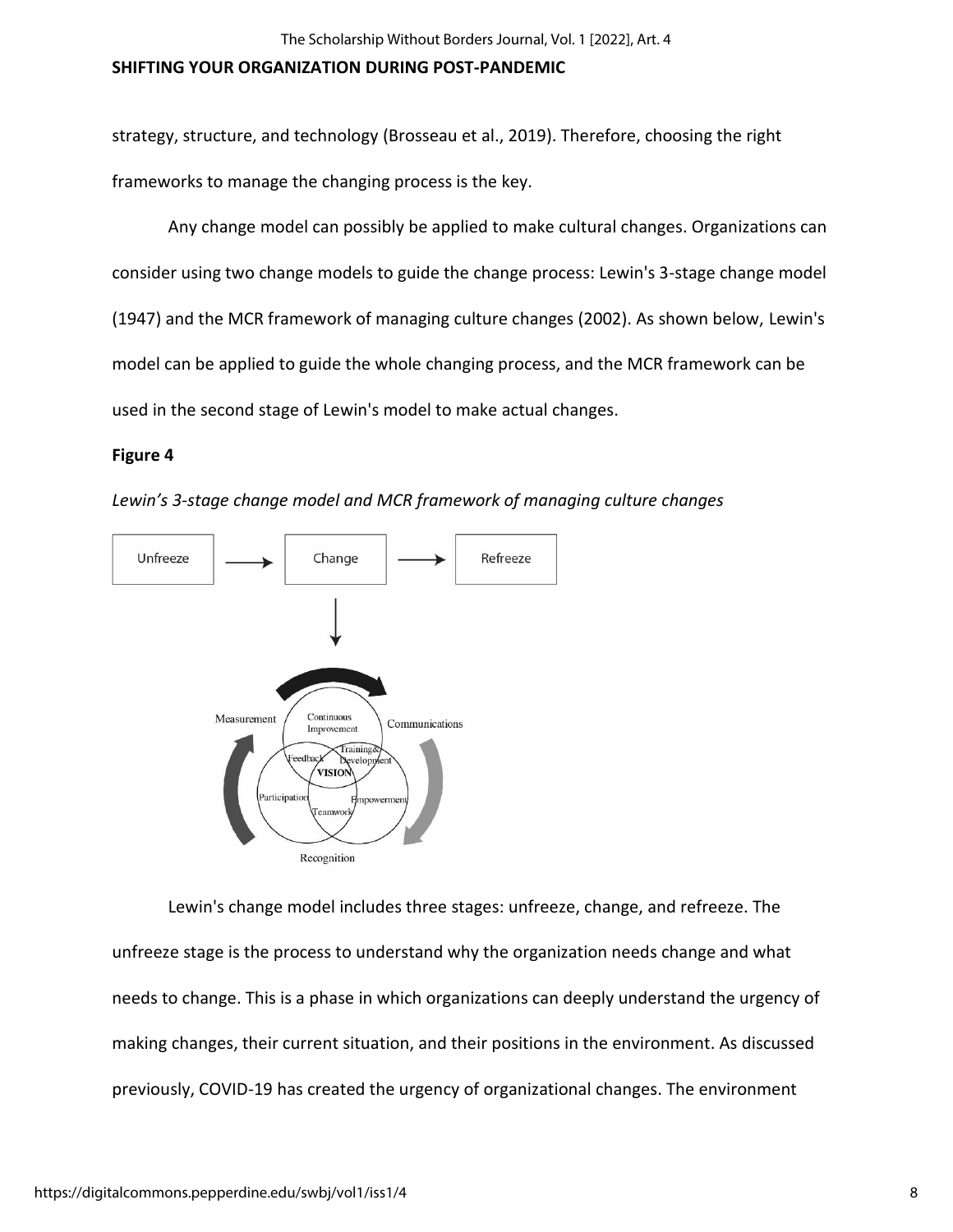outside of the organizations has dramatically changed. Therefore, the motivation of making changes is clear to the organizations. However, the organization still needs to have assessment to see if it is ready to change, which is the first step in the previous section.

After the assessment, it is the stage of making fundamental changes. Changing management is essential in the process. Leadership teams need to ease the change stage as much as possible. Making changes is beautiful, but it can be a complicated and painful process as it has uncertainty and fear from making changes. One of the practical frameworks that can help the organization to manage the changes is the MCR framework (Chin et al., 2002).

There are several advantages of using the MCR framework. Firstly, the three layers help the organizations to manage changes and make changes in the bigger system. The first layer is communication, recognition, and measurement. It is the biggest loop that directs the changes move forward. The second layer is called three basic beliefs, which contains continuous improvement, empowerment, and participation (Chin et al., 2002, p. 372). In the second layer, these three beliefs are to make sure new culture can work for everyone in the organization. The third layer is named three culture drivers including teamwork, training & development, and feedback (Chin et al., 2002, p. 372). The three layers of the MCR embody the concept of system thinking, which means the organization considers the set of interconnected elements within the system. Furthermore, the MCR framework allows the organization to consider some factors such as stakeholders and partners from outside of the organizations in the changing process.

Lastly, vision is the core in this change model. Vision is not about the past and the present, and vision is about the future. An effective vision describes what organization's future looks like. The vision includes mission, and goals, and strategy of how the organization

9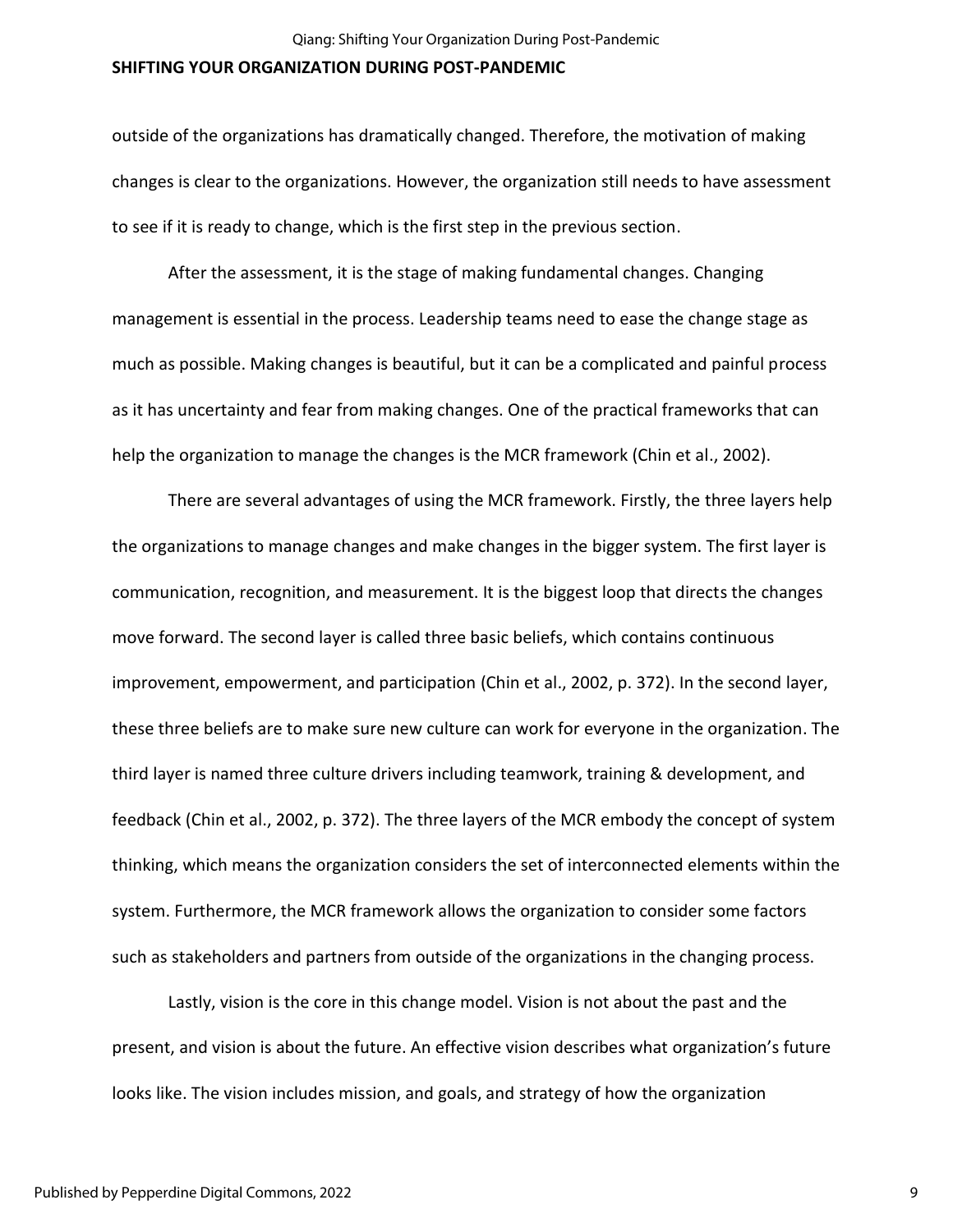accomplishes its goals. Vision conveys the core values of the organizations (Levin, 2000). Visualizing the future that an organization wants to achieve is vital in the changing process. If an organization wants to generate ownership for all members in the organization, a common and mutual vision is essential. All members of the organization should align with the vision. The MCR framework emphasizes the importance of the vision. Therefore, using this framework can help organizations re-evaluate and affirm their vision.

The final stage of Lewin's change model is refreeze, in which the organization can stabilize and embed the changes into the system (Shirey, 2013). It is an important phase that the organization evaluate if changes are valid, and adjustments are necessary. The method of evaluation process depends on the evaluation goals and organization's size. Generally speaking, it can be conducted through survey, focused groups, and 1-on-1 conversations. Refreeze is the last step of change, but it is the most important one as changes fit in the organization at this stage.

The last recommendation is to make sure that leaders can lead changing in the right way. Leadership is the key factor in any kind of changes. Even when everything is ready and on the right track, unfitted leadership can lead the process to an irreversible negative result. Leadership should be involved in the cultural changing process from the beginning. There are two recommended leadership styles that leaders can consider.

The first one is evolutionary leadership. Unlike traditional leadership style, evolutionary leadership style emphasizes the idea of "everyone follows, and everyone leads"(Laszlo, 2012, p.102). Moreover, evolutionary leadership is a shared leadership style and very powerful, especially when an organization is making changes. It is because evolutionary leadership leads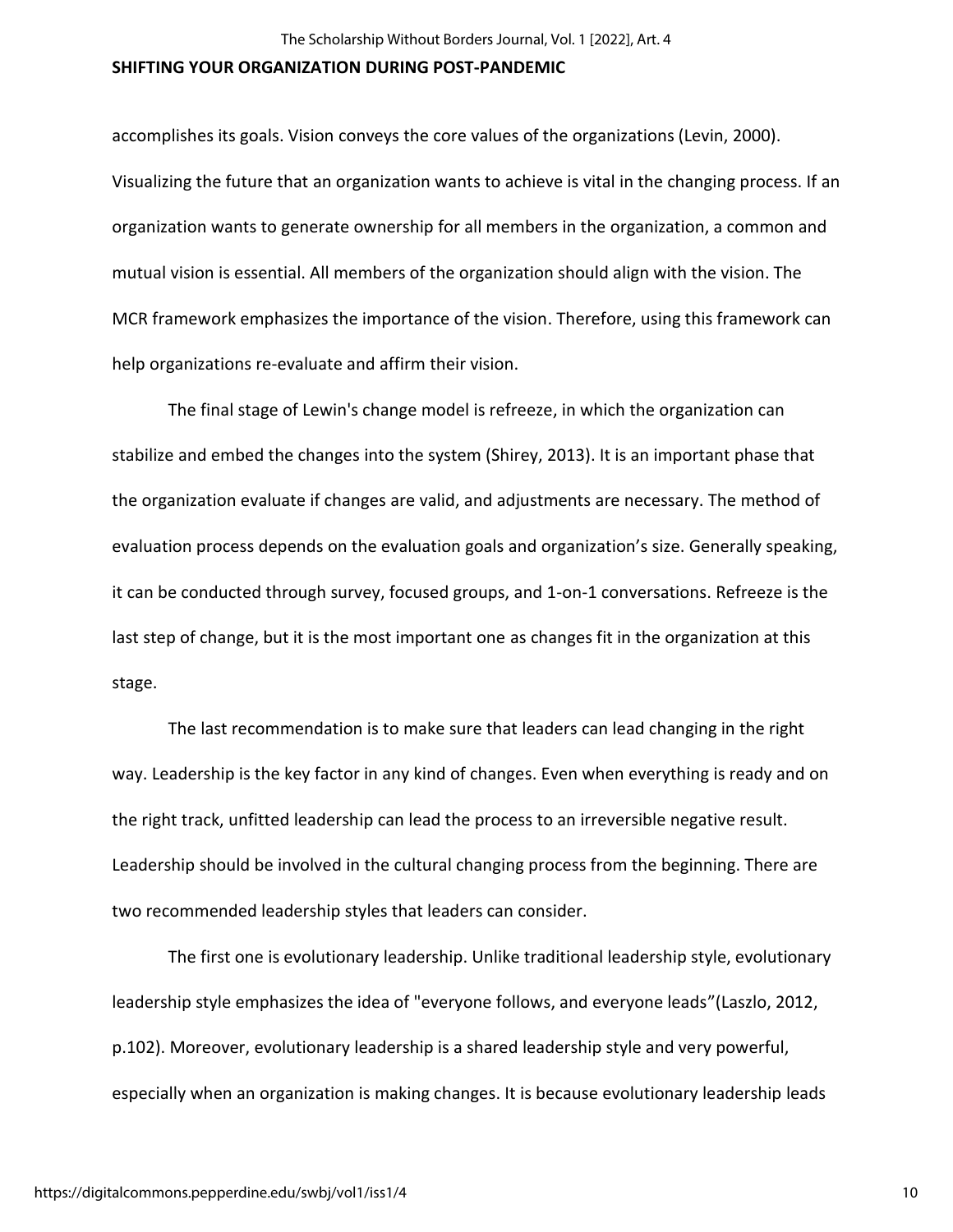both leaders and followers to work and produce more positive results together. When leadership becomes a shared concept, the responsibilities of making changes are shared too. Instead of simply following the instructions, followers can also make contributions to the decision-making process. Also, evolutionary leadership encourages continuous learning, which is essential for the organization to keep developing and implementing new changes in the existing systems.

More importantly, evolutionary leadership is the embodiment of system being that is a new concept greater than system thinking (Laszio, 2012). Rather than thinking in the systems, this concept suggests organizations are being and living in the system. Compared to other leadership styles, it adds more empathy and full human capacities when leaders think about an organization, eventually creating a sustainable system. Utilizing evolutionary leadership in the culture changing process can ultimately generate a healthier and more sustainable organizational culture.

Another leadership style is situational leadership. Situational leadership is flexible, which leaders can utilize different leadership styles according to the followers' competence. Situational leadership has two components: directive behaviors and supportive behaviors. Directive behaviors is to give followers direct instructions to finish the task and accomplish the goals, and it is a one-way communication. However, supportive behaviors offer the space to followers. Instead of giving one-way conversations, leaders will ask followers for inputs, solutions to solve problems, share information and listen to the followers (Northouse, 2019). Applying situational leadership in the changing process, leaders can make sure all members can participate in the process no matter their competencies high or low.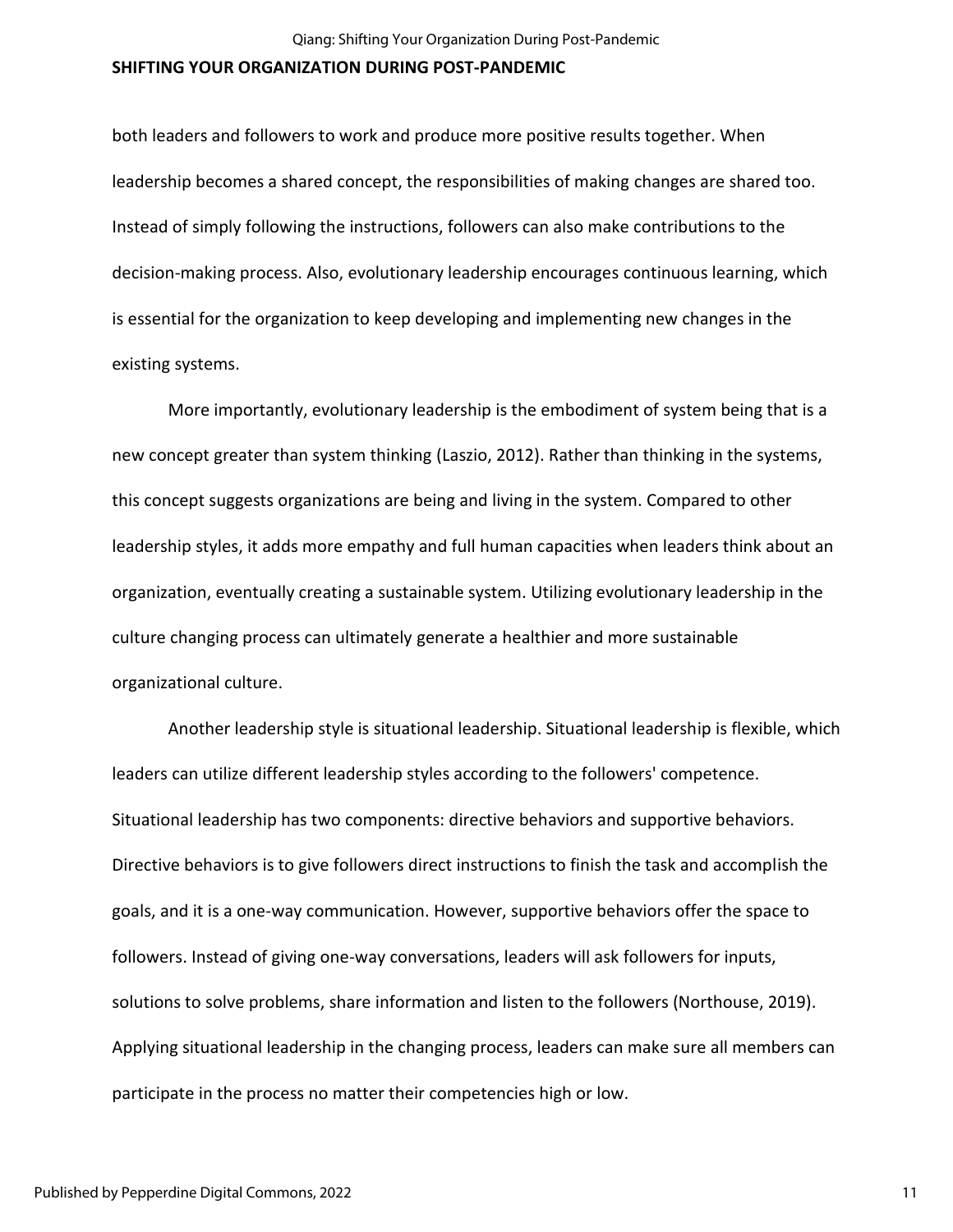#### **Conclusion**

Overall, all organizations live in the system, where they continuously receive and create impact. Tracing back to history, COVID-19 is not the only event that dramatically changed civil development. It is also apparent that COVID-19 will not be the last crisis in the environment. Therefore, learning the process of culture change is a continuous improvement. Organizations need to cope with problems in the future and gain a strong and agile organizational structure.

The three recommendations discussed above are from theoretical framework perspectives. Thus, organizations can use these theories as a foundation when making or implementing cultural changes. Also, organizations need to research on more practical tools that support the theoretical structures when they are ready to create a step-by-step plan to initiate the changing process. Additionally, organizational culture should be future-focused. Learning lessons from the past is essential, however, focusing on history cannot create better future. Thus, transforming to an agile and learning organization is the key to shifting during the post-pandemic. All three recommendations address how to think and plan for the organization's future, not amending for the past.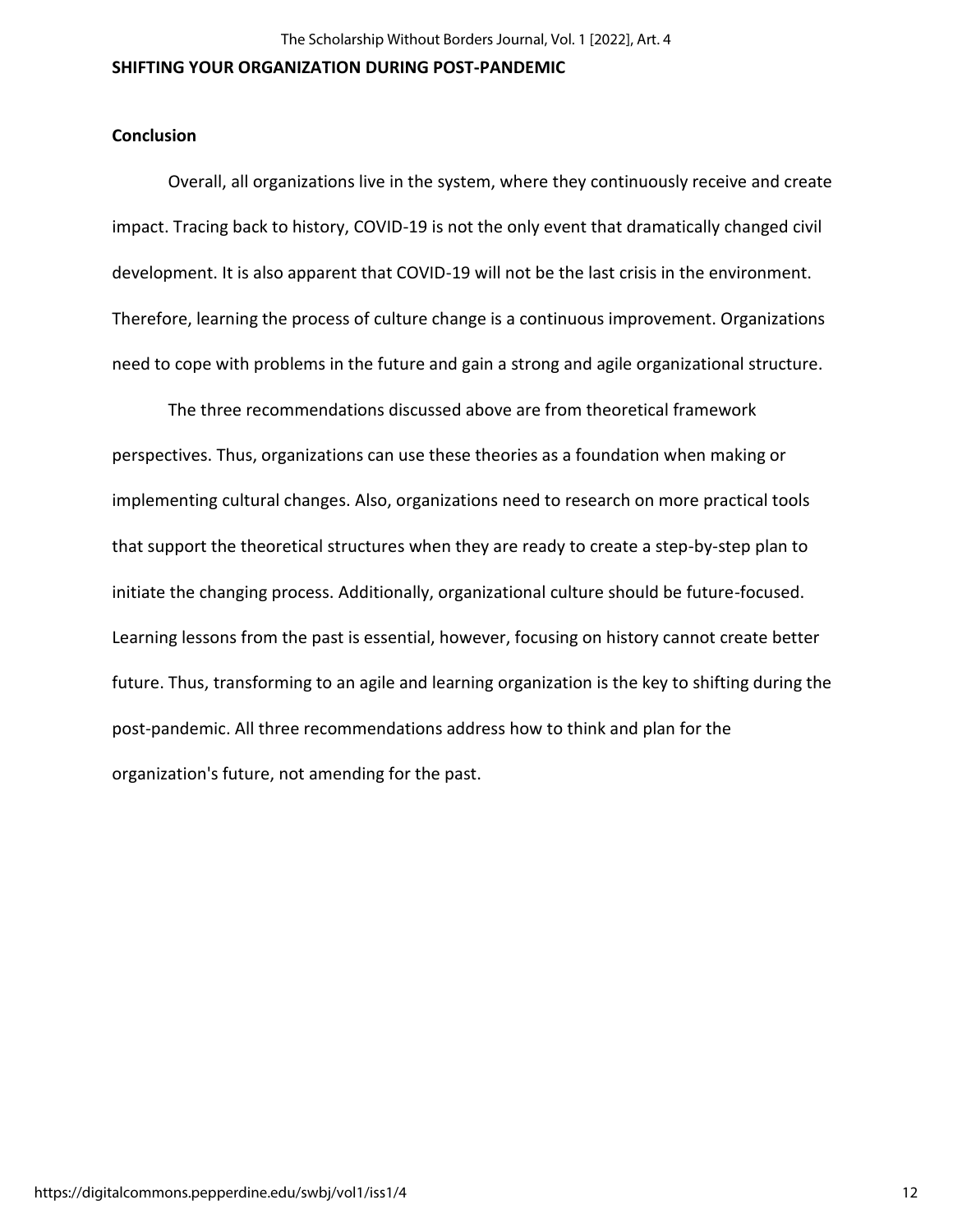# **References**

- Adapt your business to the new reality. *Harvard Business Review*. (2020, August 18). Retrieved December 5, 2021, from https://hbr.org/2020/09/adapt-your-business-to-the-newreality.
- BCG Global. (2021, April 14). How to drive a digital transformation: Culture is key. *BCG Global*. Retrieved November 7, 2021, from [https://www.bcg.com/capabilities/digital](https://www.bcg.com/capabilities/digital-technology-data/digital-transformation/how-to-drive-digital-culture.)[technology-data/digital-transformation/how-to-drive-digital-culture.](https://www.bcg.com/capabilities/digital-technology-data/digital-transformation/how-to-drive-digital-culture.)
- Boland, B., Smet, A. D., Palter, R., & Sanghvi, A. (2021, March 1). Reimagining the office and work life after covid-19. *McKinsey & Company*. Retrieved December 5, 2021, from [https://www.mckinsey.com/business-functions/people-and-organizational](https://www.mckinsey.com/business-functions/people-and-organizational-performance/our-insights/reimagining-the-office-and-work-life-after-covid-19)[performance/our-insights/reimagining-the-office-and-work-life-after-covid-19.](https://www.mckinsey.com/business-functions/people-and-organizational-performance/our-insights/reimagining-the-office-and-work-life-after-covid-19)
- Chin, K.-S., Pun, K.-F., Ho, A. S. K., & Lau, H. (2002). A measurement-communication-recognition framework of corporate culture change: An empirical study. *Human Factors & Ergonomics in Manufacturing*, 12(4), 365–382. [https://doi-](https://doi-org.lib.pepperdine.edu/10.1002/hfm.10021)

[org.lib.pepperdine.edu/10.1002/hfm.10021](https://doi-org.lib.pepperdine.edu/10.1002/hfm.10021)

Dey, B. L., Al-Karaghouli, W., & Muhammad, S. S. (2020). Adoption, adaptation, use and impact of information systems during Pandemic time and beyond: Research and managerial implications. *Information Systems Management*, 37(4), 298–302.

<https://doi.org/10.1080/10580530.2020.1820632>

How have organizational cultures shifted during the COVID-19 pandemic. *California*

*Management Review*. (n.d.). Retrieved November 7, 2021, from

[https://cmr.berkeley.edu/2021/07/how-have-organizational-cultures-shifted/.](https://cmr.berkeley.edu/2021/07/how-have-organizational-cultures-shifted/)